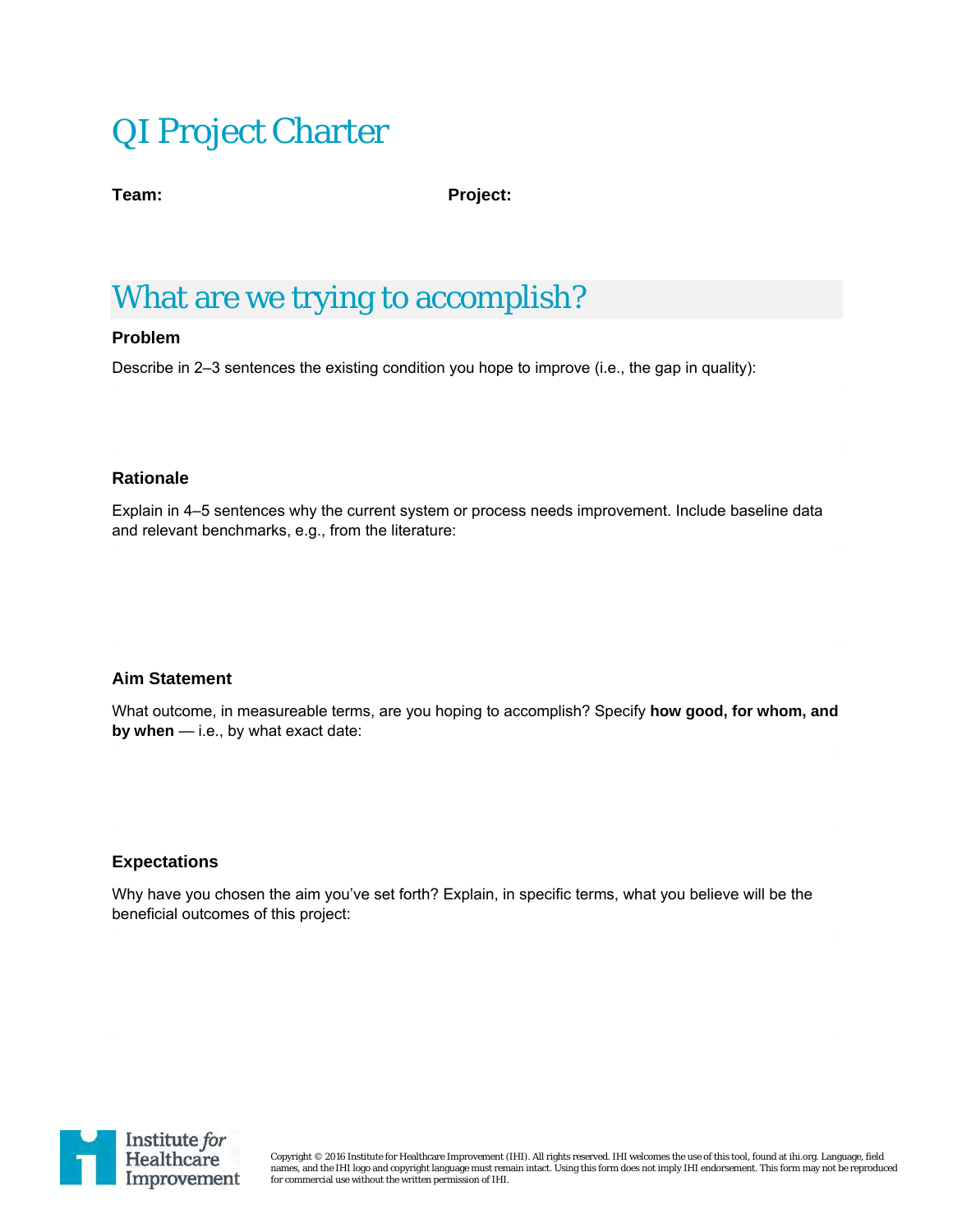## How will we know a change is an improvement?\*

#### **Outcome Measure(s)**

List the measure(s) you ultimately want to affect as a result of this project:

#### **Process Measures**

List the measures that will tell you if the parts or steps in the system are performing as planned to affect the outcome measure:

#### **Balancing Measures**

List the measures that will tell you whether you are introducing problems elsewhere in the system:

*\*In this section, define your project-level measures. Provide operational definitions, which specify unambiguously how to derive each measure. For example, define such characteristics as "accurate," "complete," or "timely" in specific terms. If your measure is a percent or rate, specify the numerator (e.g., patient encounters before which providers washed hands) and the denominator (e.g.,* total patient encounters*). If it is an average, identify the calculation for deriving the average. If it is a score, such as a patient satisfaction score, describe how to derive that score.* 



Copyright © 2016 Institute for Healthcare Improvement (IHI). All rights reserved. IHI welcomes the use of this tool, found at ihi.org. Language, field names, and the IHI logo and copyright language must remain intact. Using this form does not imply IHI endorsement. This form may not be reproduced for commercial use without the written permission of IHI.